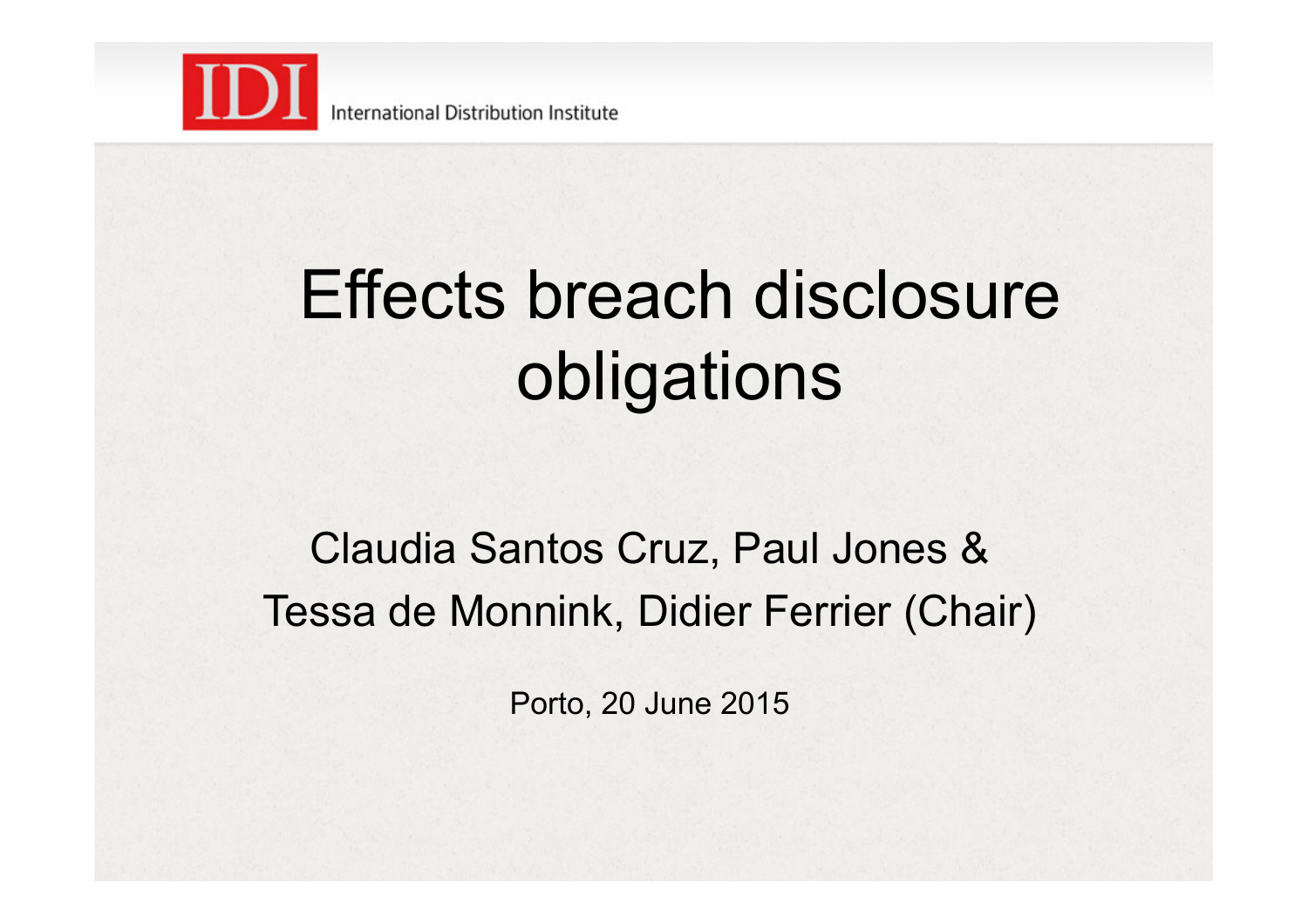

International Distribution Institute

### **Introduction**

Effects depend on :

- 1. The severity of the breach
- 2. The possible applicable sanction
- 3. Sometimes: the non achievement of forecast results

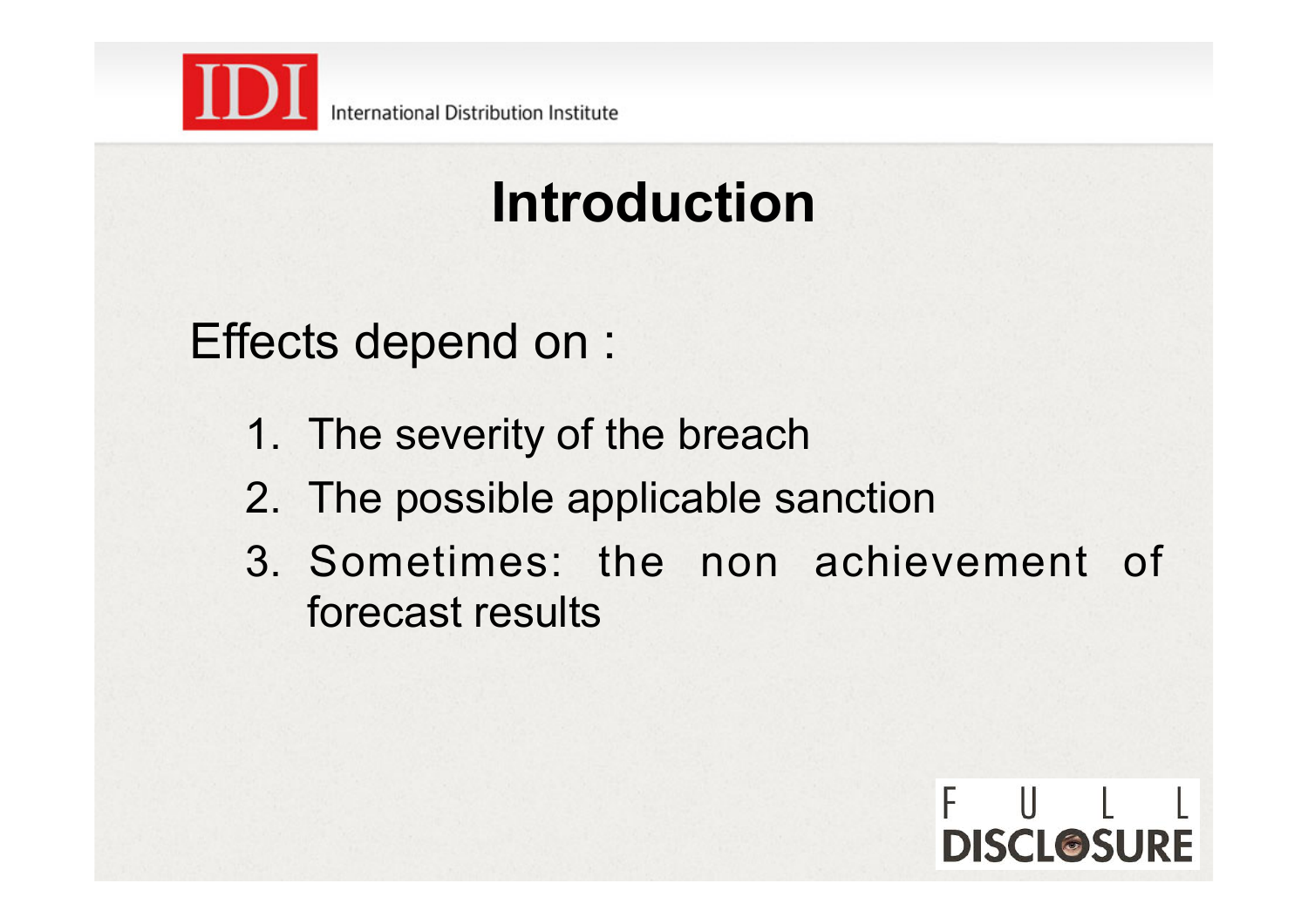

• Serious / major breach vs. Not serious / minor breach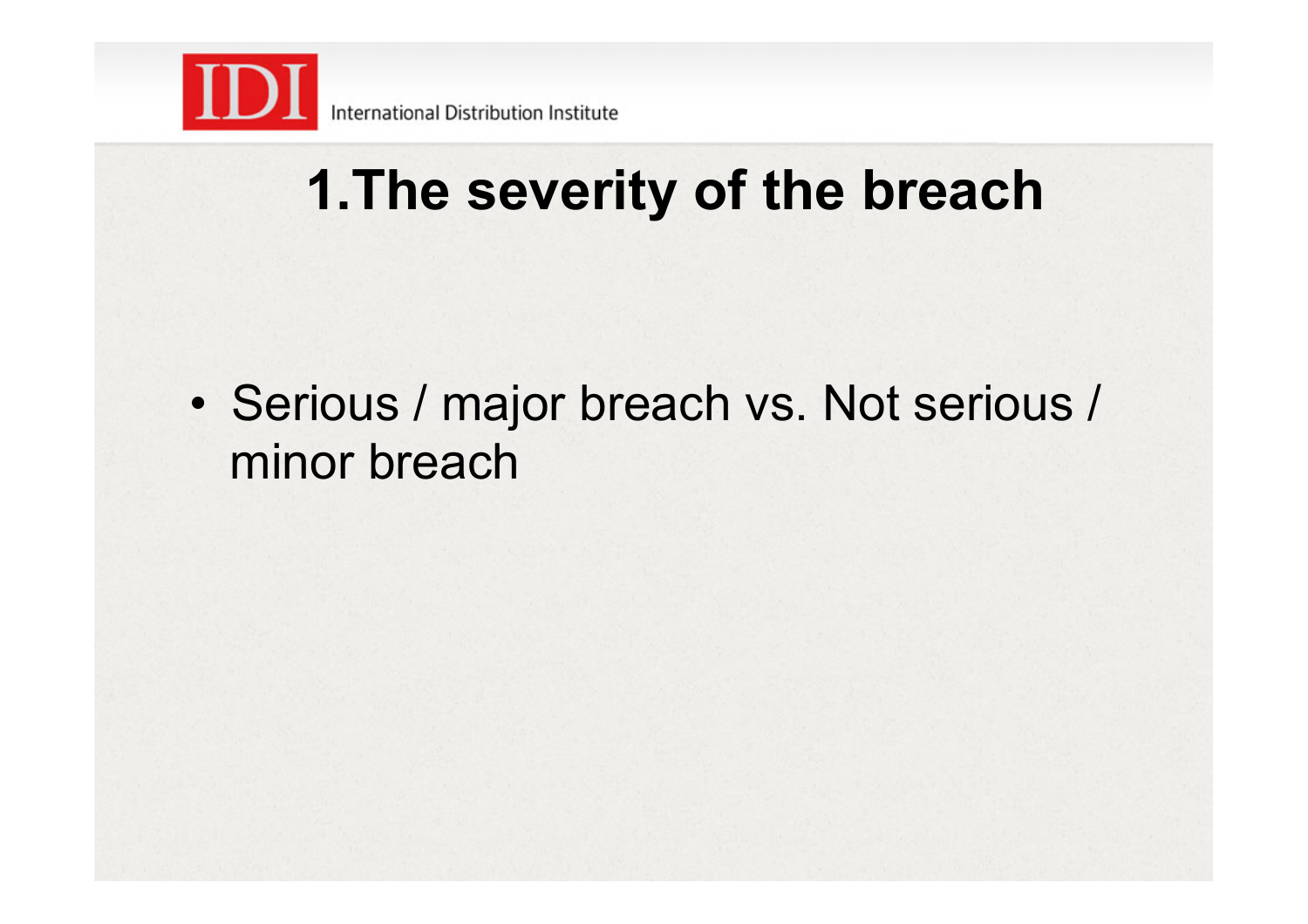

#### **Disclosure breaches**

 $\triangleright$  Most common type of allegation made by a franchisee against a franchisor

 $\triangleright$  Negotiations, both parties – not just the franchisor – must disclose all material facts

!Pre-contractual disclosure rules

!Good faith and Buyer beware (*caveat emptor)* 

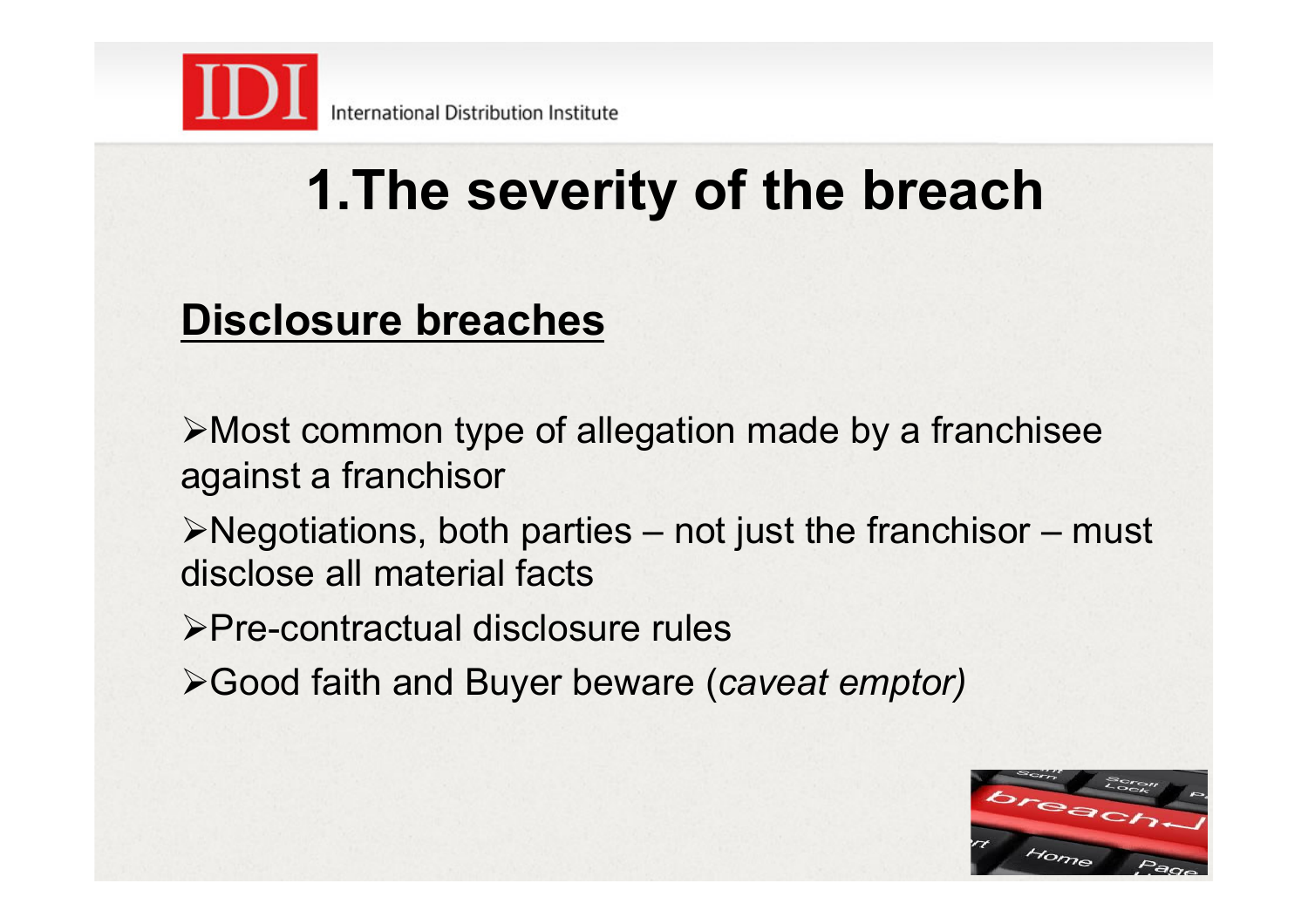

#### **Distinction breaches**

Serious breach vs. minor breach – what are we talking about?

!Misrepresentation for pre-contractual statements

 $\triangleright$  Is it a mismatch of expectations or a breach?

 $\blacktriangleright$ Innocent, negligent or intentional statements

!concealed or misrepresented essential circumstances → damage suffered  $\rightarrow$  damage caused by the concealment

Did the breach affect consent?

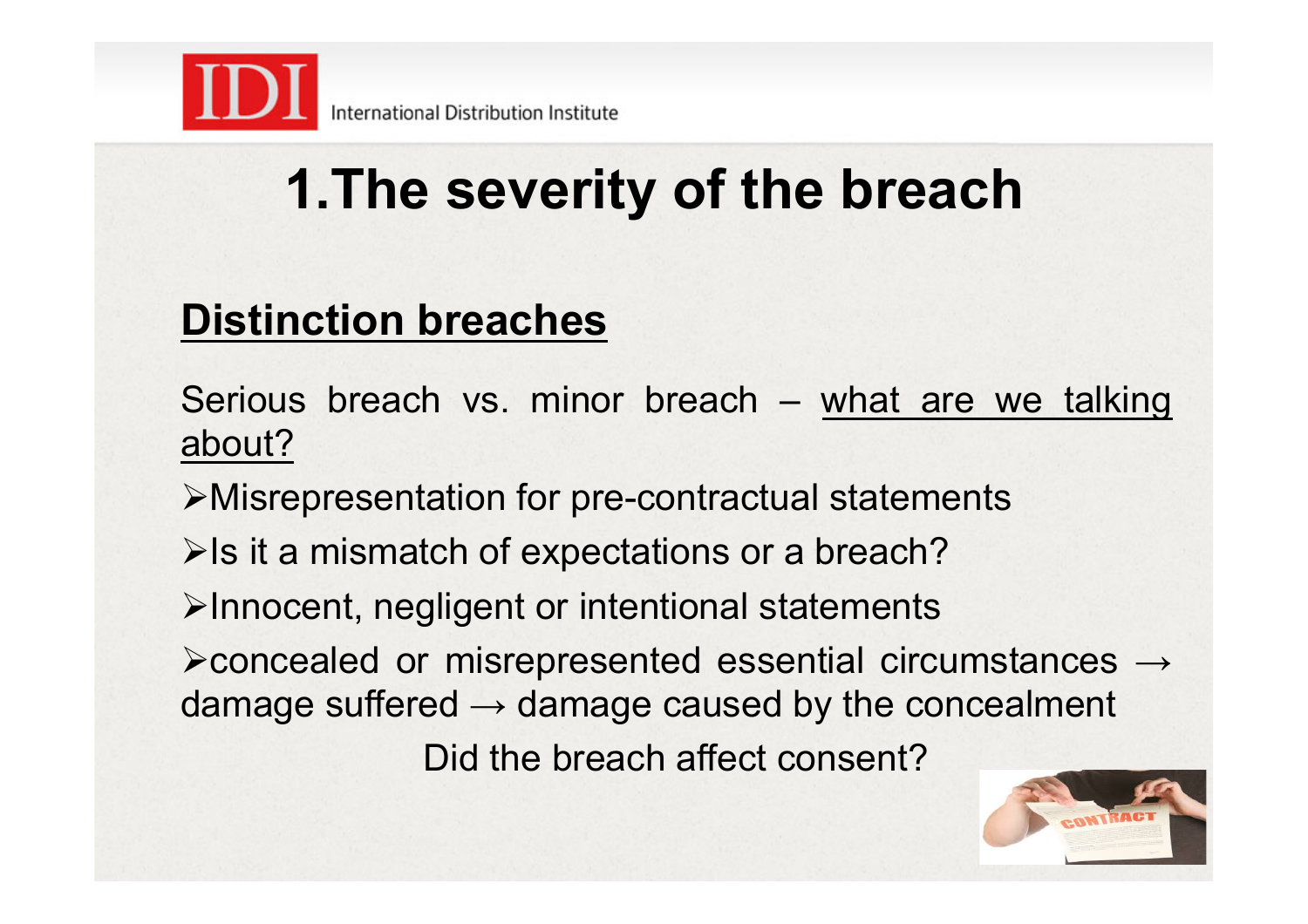

Examples of serious or minor breaches in different jurisdictions

- •Can we remedy the breach?
- •Can we compensate it? OR -
- •Do we terminate?

Examples & classification of breaches in your jurisdiction?

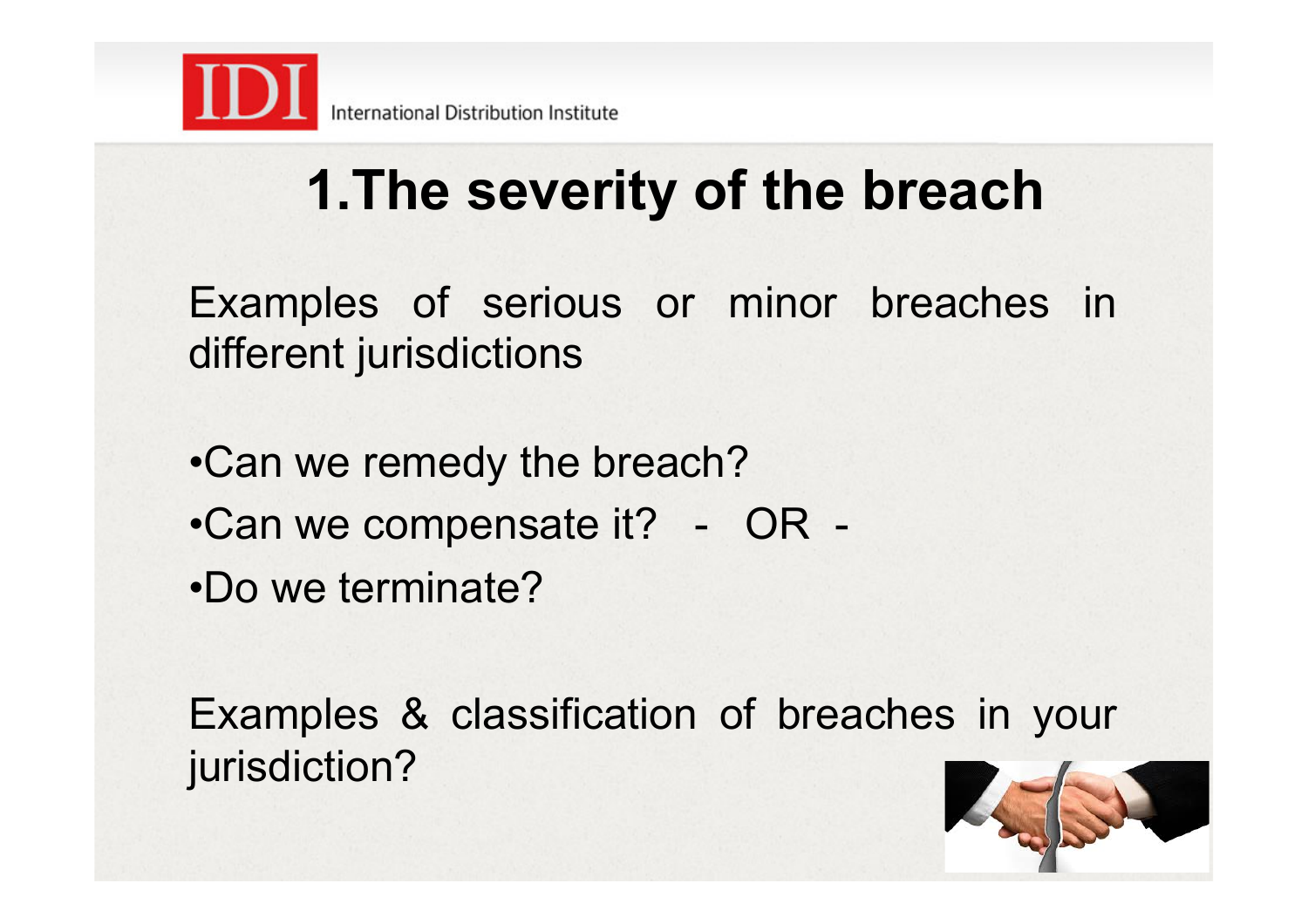

### **2.The possible applicable sanction**

#### **Common sanctions**

•Total nullity or partial nullity (Belgium)

•Annulment based on breach of contract or rescission based on error (Netherlands)

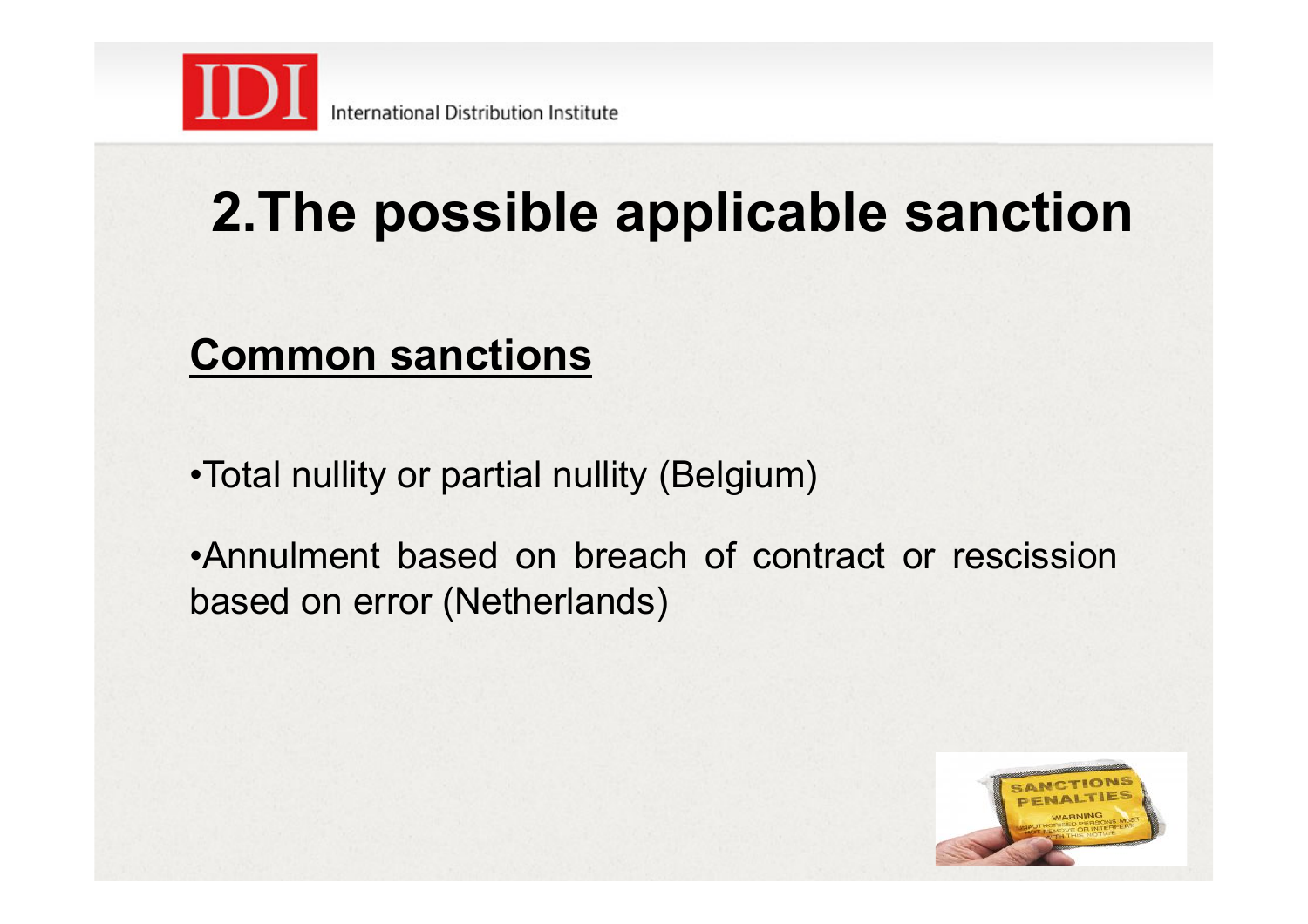

### **2.The possible applicable sanction**

#### **Specific sanctions**

•Criminal sanctions (criminal fine France)

•Civil sanctions:

- Termination (France)
- Modification

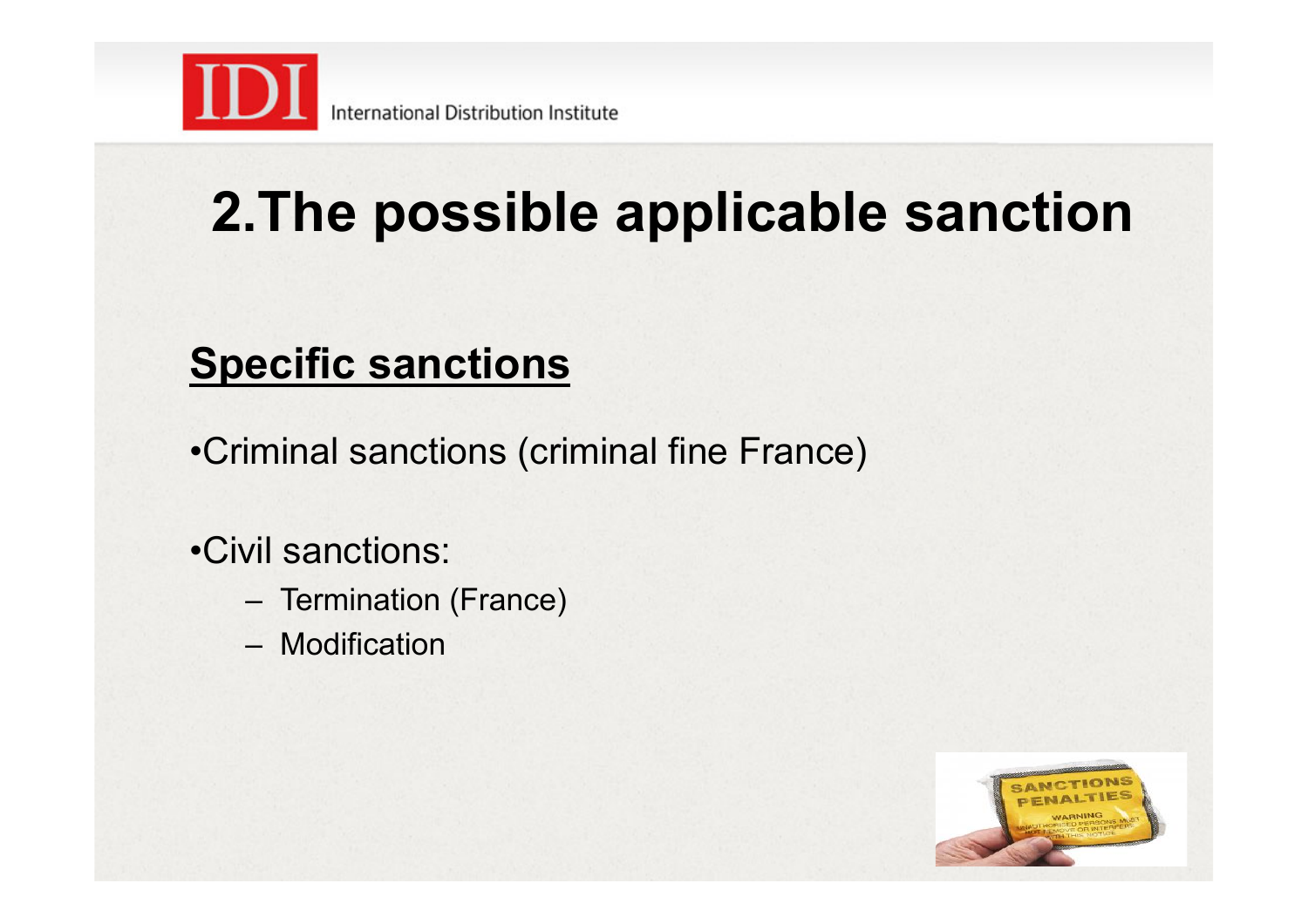

#### •Netherlands:

- no obligation to provide forecasts
- if franchisor provides a forecast, it needs to be without errors
- in the event of errors, the franchisor is liable towards franchisee
- Legal basis: tort and default

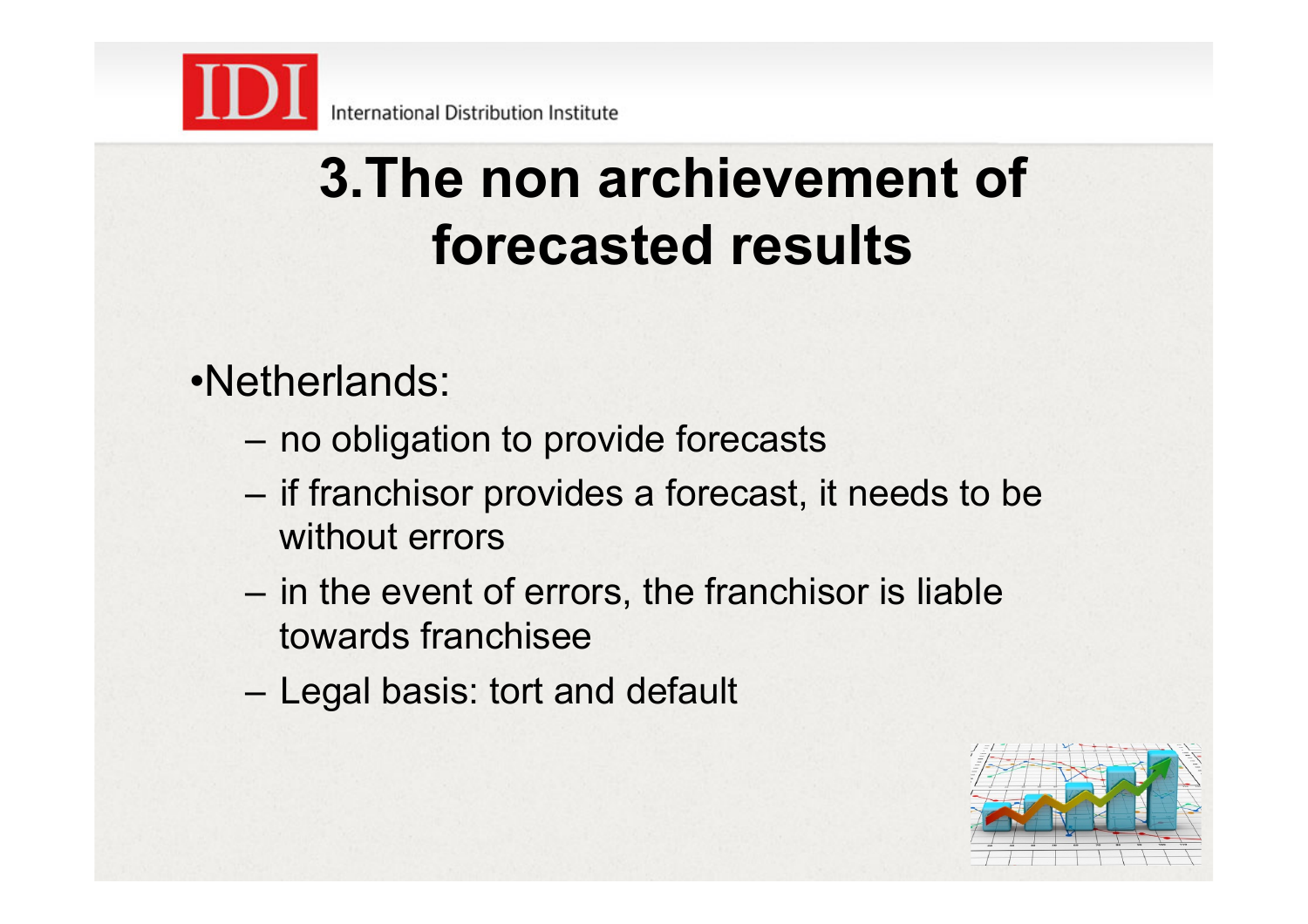

#### **What is a faulty forecast?**

- •Responsibility franchisee for operation store
- •Efforts franchisee
- •Enterpreneurial risk
- •Competitors
- •Geographical influences

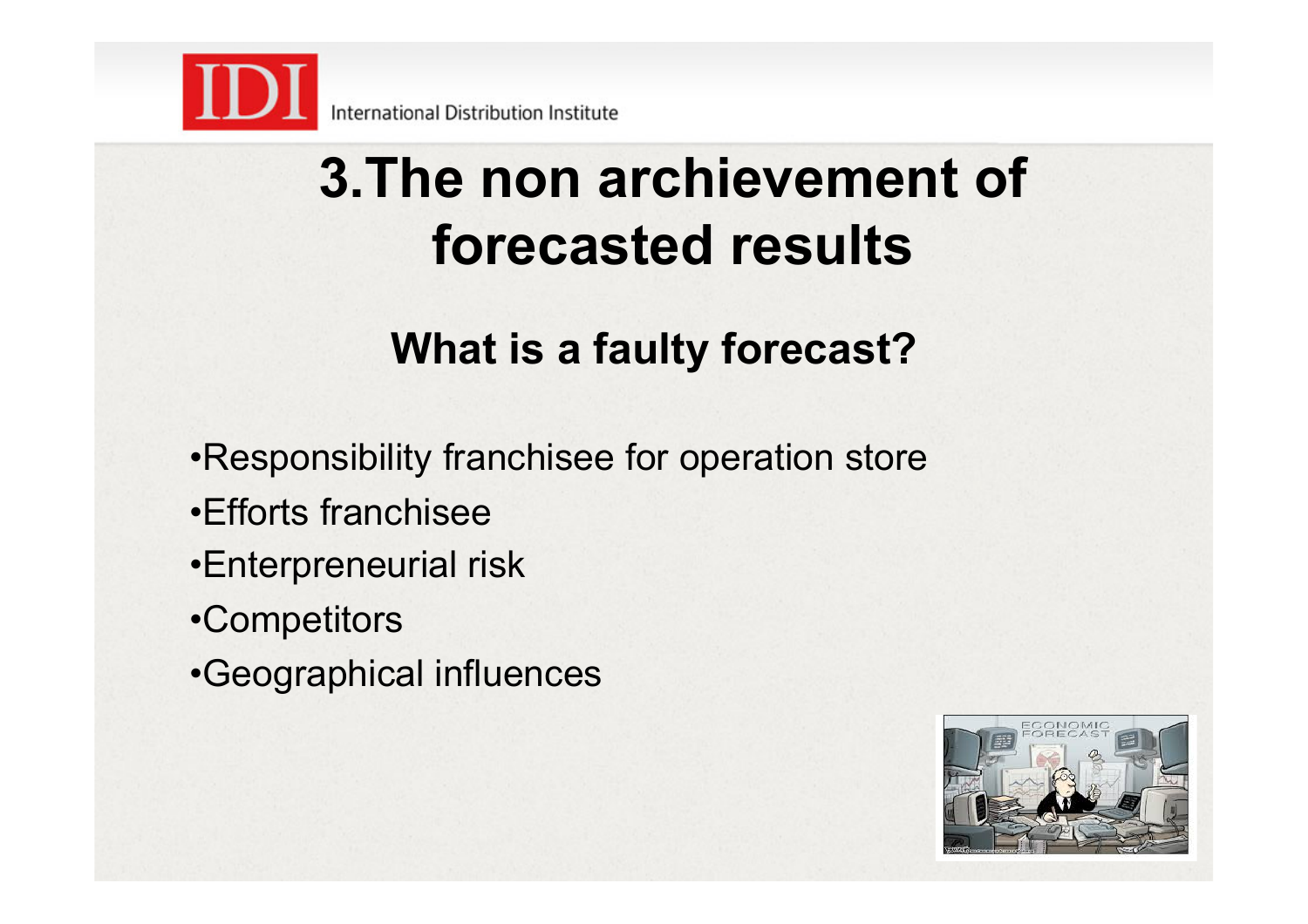

#### **What is a faulty forecast?**

•Not achieving forecast = not a faulty forecast *per se*!

- •Every forecast is an estimation, it is not a guarantee
- •Starting points need to be correct

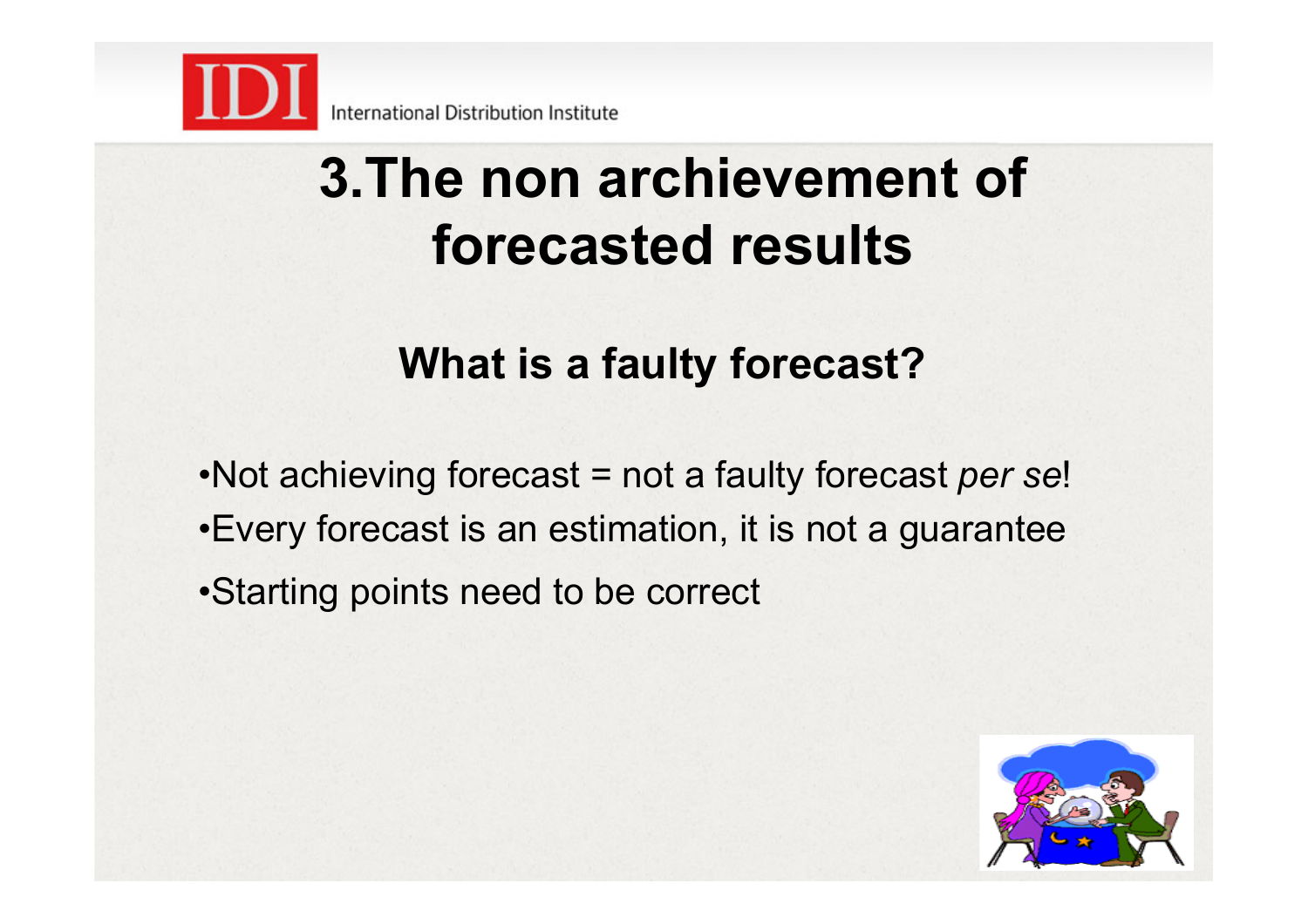

#### **Improving the results**

•Franchisor to provide assistance and advice when not franchisee does not achieve the forecast?

- •What does this entail; also financial assistance?
- •'Duty of care'

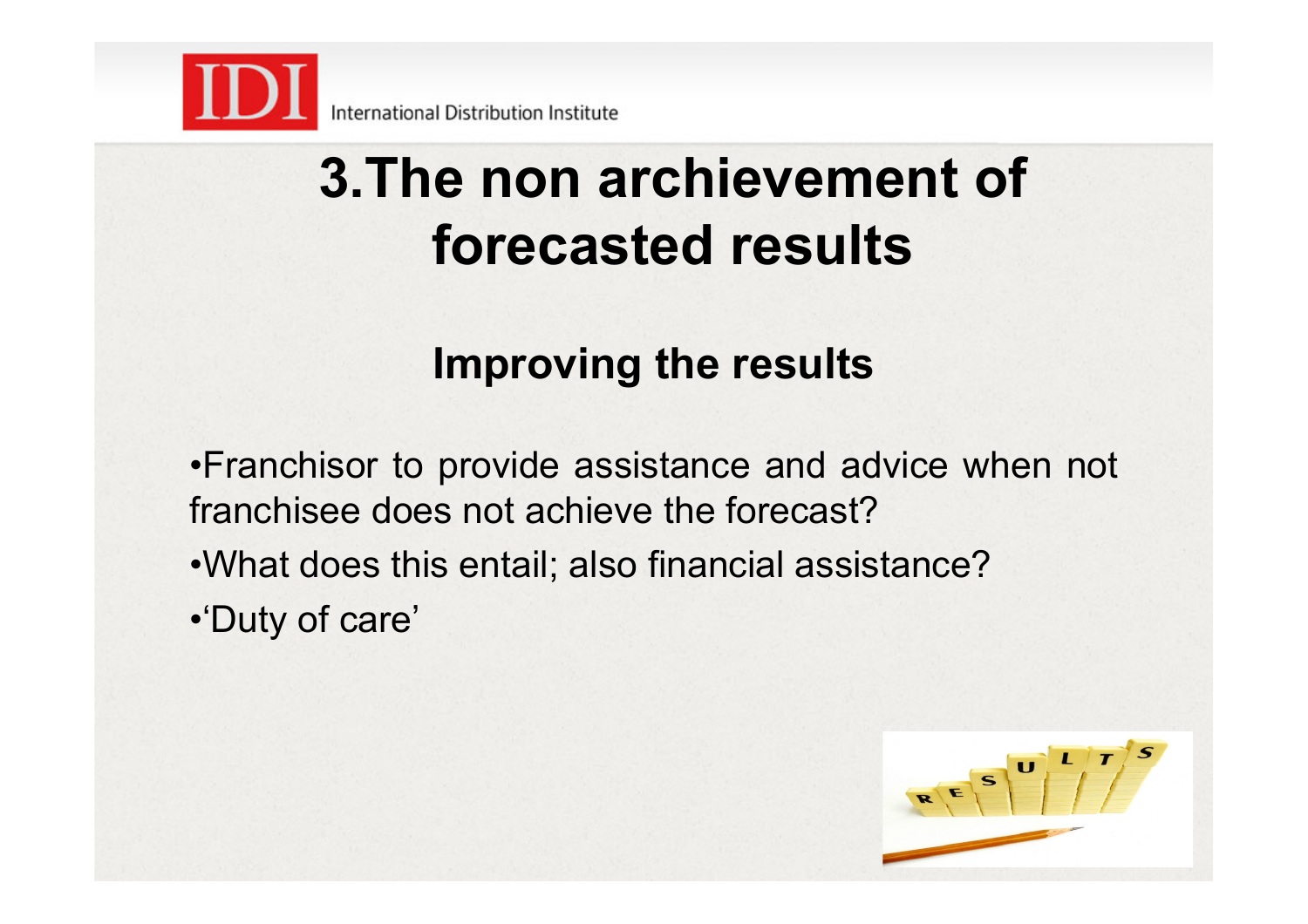

#### **Sanctions**

•Rescission or annulment of the contract based on breach of agreement or error (dwaling); and/or

- •Claim for damages based on tort
- •Claim for damages based on default / neglecting duty of care towards franchisee